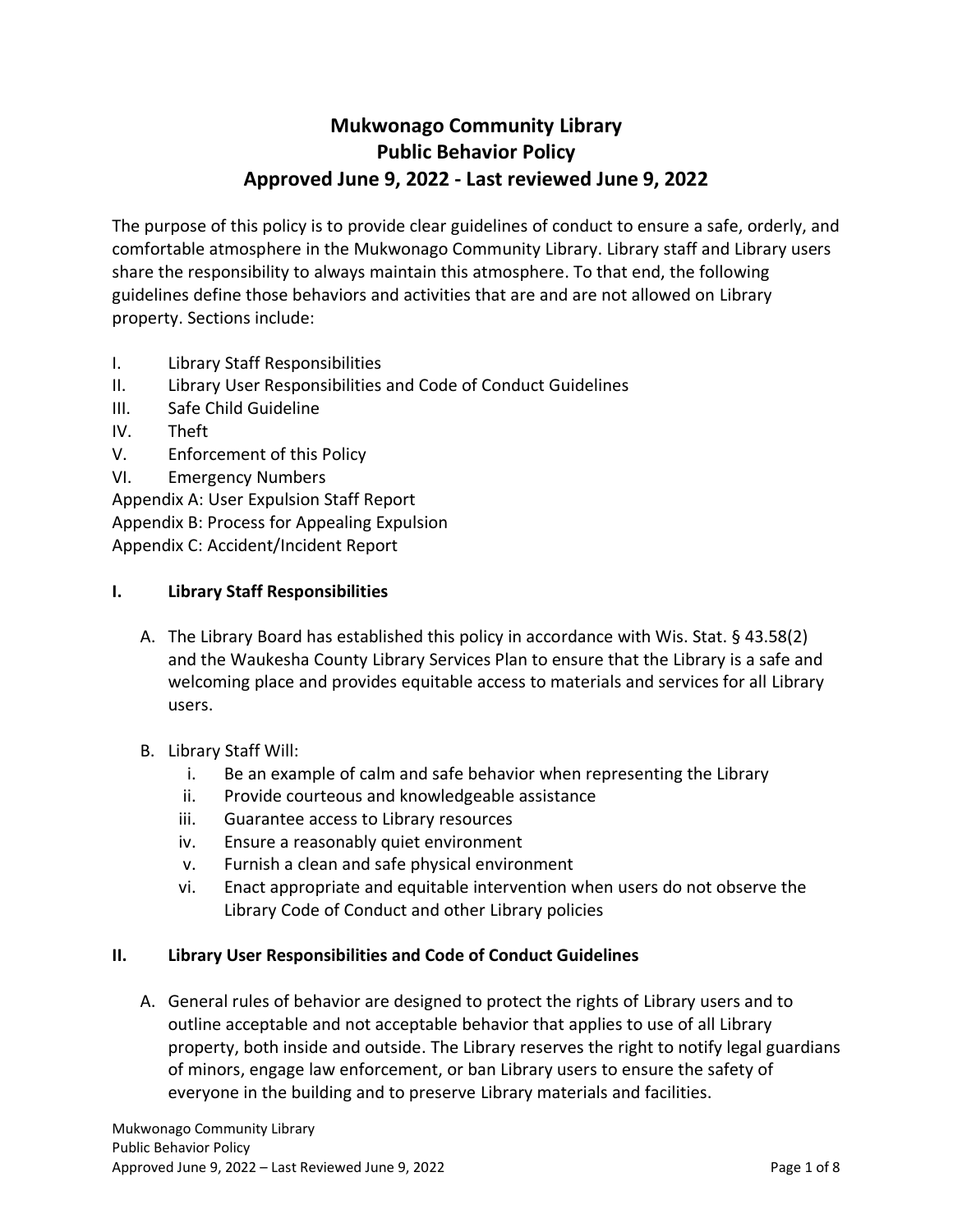- B. Library Users Will:
	- i. Conduct themselves properly, within the limits of the Library's rules, all applicable laws, and common sense
	- ii. Interact courteously with other users and Library staff
	- iii. Be mindful of their surroundings and take cell phone calls or conduct conversations in study rooms or in the foyer
	- iv. Follow all Library policies and Library staff direction
- C. Library Users Will NOT:
	- i. Bring in food. Drinks are allowed in covered containers.
	- ii. Enter without shoes, shirt, and/or appropriate attire.
	- iii. Run inside the Library.
	- iv. Use another person's Library account or lie to Library staff.
	- v. Bring animals into the Library. Users may not leave animals unattended outside of building. Service animals are welcome.
	- vi. Use or move Library furniture and fixtures for purposes other than intended.
	- vii. Disturb others through disruptive behavior such as personal electronics use, soliciting, panhandling, snoring, littering, personal hygiene, and/or other disruptions.
	- viii. Leave children or animals unattended in vehicles.
	- ix. Enter the teen or children's areas unless they are with a child or teen or are retrieving materials for a child or teen. These areas are meant for the use and enjoyment of children and their guardians and the presence of solo adults is often uncomfortable and disruptive.
	- x. Loiter at or otherwise block entrances, exits, and/or walkways.
	- xi. Park bicycles at the front entrance. Bikes must be parked in the bike racks provided.
	- xii. Use offensive, threatening, harassing, or abusive language and/or gestures.
	- xiii. Carrying firearms or other weapons, except by authorized law enforcement agents
	- xiv. Sell anything such as raffle tickets, items for personal gain or charitable causes, begging, surveying by non-Library groups, panhandling, or circulating petitions.
	- xv. Vandalize, destroy, deface, steal, or otherwise abuse Library property.
	- xvi. Violate federal, state, or local laws such as smoking, possessing controlled substances, public intoxication, public indecency, or acts of violence.
	- xvii. Violate local ordinances such as possessing a weapon or firearm, skateboarding, or rollerblading.

### **III. Safe Child Guideline**

The Library is not equipped—and it is not the Library's role—to provide long-or short-term childcare. The Library assumes neither responsibility nor liability for the actions, care, supervision, or safety of minors. Parents and/or legal guardians are responsible for the actions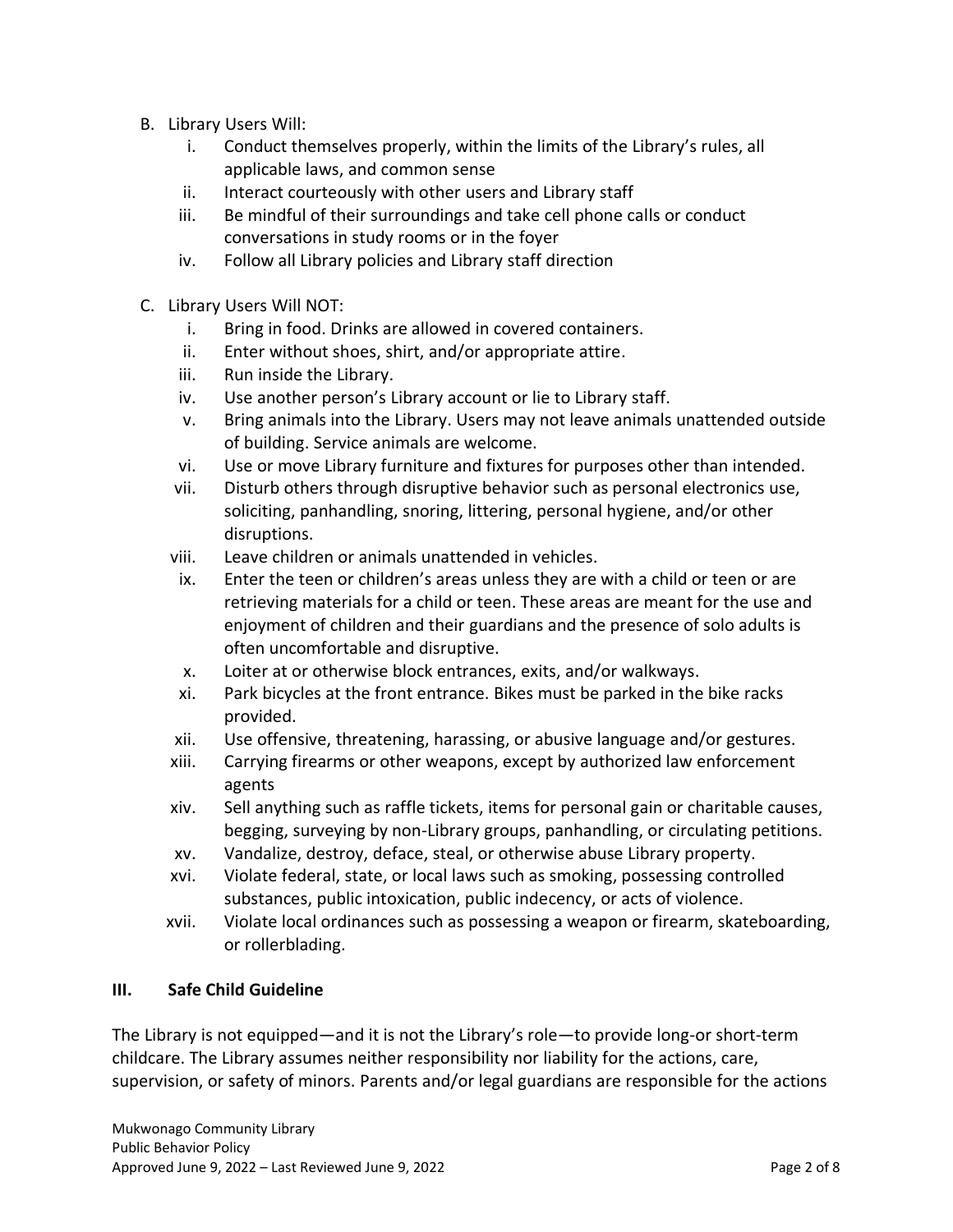and behaviors of minors whether they are directly supervising the minor or not. The following age restrictions provide parents and/or legal guardians guidelines on minors in the Library.

- A. Minors ages 0 to 7 Must be accompanied by a parent or designated responsible individual aged twelve (12) or older, and be in sight of that person, while in the Library and/or while attending Library programs. This responsible individual must supervise, guide and control the behavior of their charge(s) at all times.
- B. Minors ages 8 to 11 May visit the Library on their own and may be left alone to participate in Library programs. They are not allowed to supervise other minors.
- C. Minors ages 12 to 18 May visit the Library on their own and may be left alone to participate in Library programs. They are allowed to supervise other minors and must supervise, guide and control the behavior of their charge(s) at all times.

## **IV. Theft**

- A. Theft of Library Materials Theft of Library materials is a crime. Library staff will make every effort to talk to the individual and clear up misunderstandings before assuming theft has occurred. If an individual intentionally takes and carries away, uses, conceals, or retains possession of materials belonging to the Library, the Library reserves the right to detain the individual for a reasonable amount of time until law enforcement arrives and to pursue legal action to recoup losses.
- B. Theft of Personal Belongings Library users are responsible for their belongings at all times. In the event of theft of property from an individual, when the individual reports the theft, the Library staff should always ask the individual if they wish to file a report with the police and offer the use of a Library phone to file the report. Inform the individual that the Library cannot file the report for them.

### **V. Enforcement of this Policy**

- A. Library users who fail to follow this policy and/or engage in conduct deemed inappropriate by Library staff are subject to removal from Library property and/or restriction of Library privileges. Library staff will follow this procedure:
	- i. Library staff will issue a verbal warning to those not following the Library rules or being continually disruptive.
	- ii. Library staff will give a second verbal warning if the behavior persists.
	- iii. If the behavior continues, Library staff will ask the user to leave the Library for the rest of the day.
	- iv. Recurring or extreme incidents could result in expulsion from the Library. Library Staff may expel a Library user immediately for up to one (1) week for serious infractions, without the first and/or second warnings. See Appendix A for "User Expulsion Staff Report."
	- v. All expulsions will be immediately forwarded to the Library Director for review. Adjustment of the expulsion, further expulsion from using the Library for a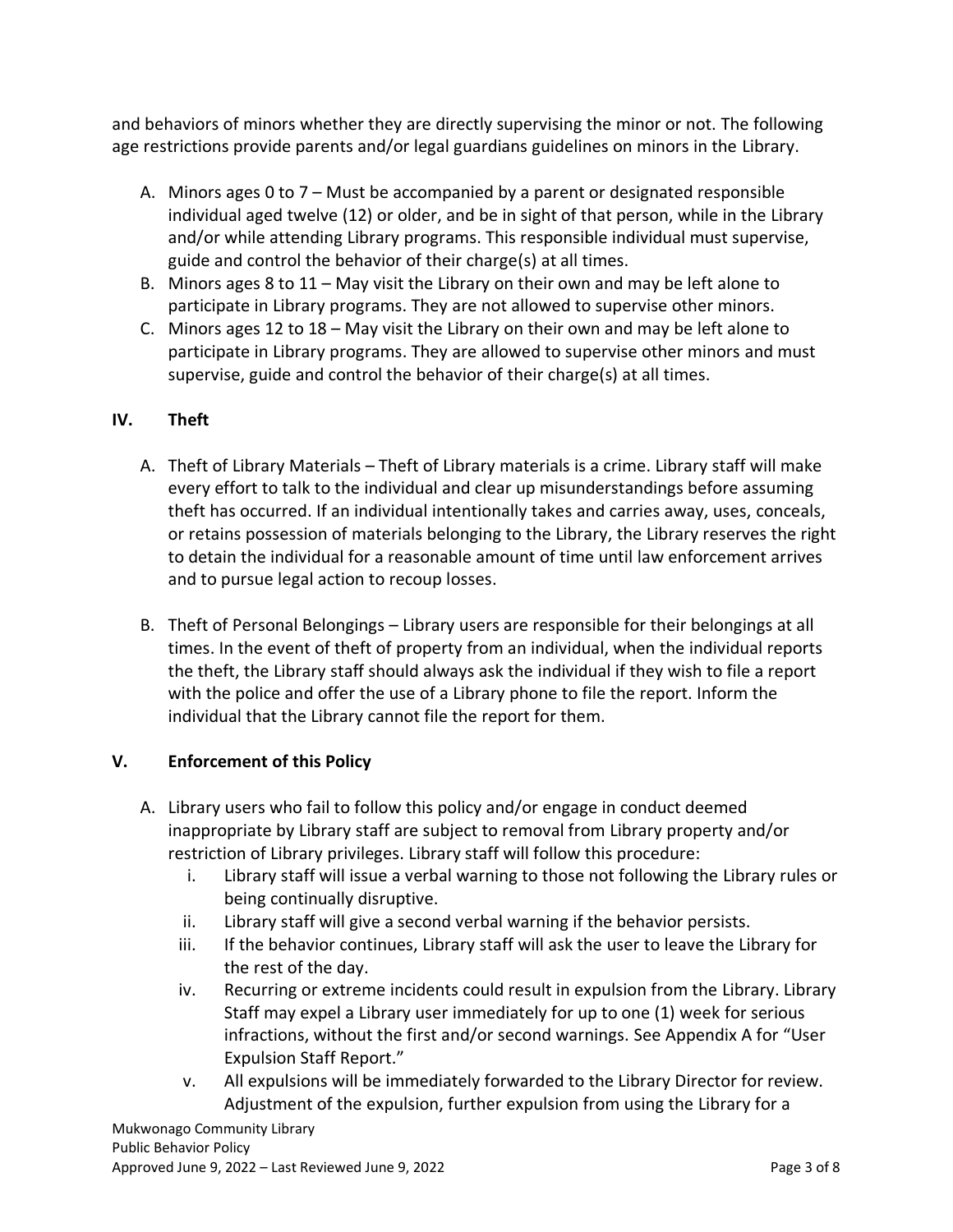period of time, or affirmation of the Library staff's decision will be made by the official ruling of the Library Director. Written notice of an expulsion from using the Library will be sent to the last known address of the violator when possible.

- vi. Library users may appeal the expulsion decision of the Library Director to the Library Board within 30 days by filling out the "Process for Appealing Expulsion" form in Appendix B and mailing it to the Library or dropping it in the outside book return. Upon receipt of the written appeal, discussion of the appeal will be scheduled on the agenda of the next regularly scheduled meeting of the Library Board. Its decision will be final.
- B. Library staff may summon law enforcement at any time for assistance with enforcing this policy.
- C. Library Staff will follow these guidelines when handling behavior issues.
	- i. Be consistent and fair in enforcement.
	- ii. Maintain a calm, nonjudgmental manner when dealing with a situation.
	- iii. Explain the consequences clearly to the offending individual and the steps that will be taken if the problem persists.
	- iv. Never touch a Library user (unless it is very clearly to defend yourself).
	- v. If the behavior is determined to be illegal, Library staff are to immediately notify the police.
	- vi. If there are dangerous or illegal activities outside of the Library's jurisdiction (i.e. situation occurring on the playground equipment, the baseball field, or of illegal activity in the street), Library staff are to immediately notify the police.

### **VI. Emergency Numbers**

Emergency Number: 911

Police Department (Non-Emergency): 262-363-6434 or ext. 1221 Fire / Ambulance Department (Non-Emergency): 262-363-6426 or ext. 3401 Department of Public Works: 262-363-6447or ext. 7100 Mukwonago Village Hall: 262-363-6420 or ext. 2104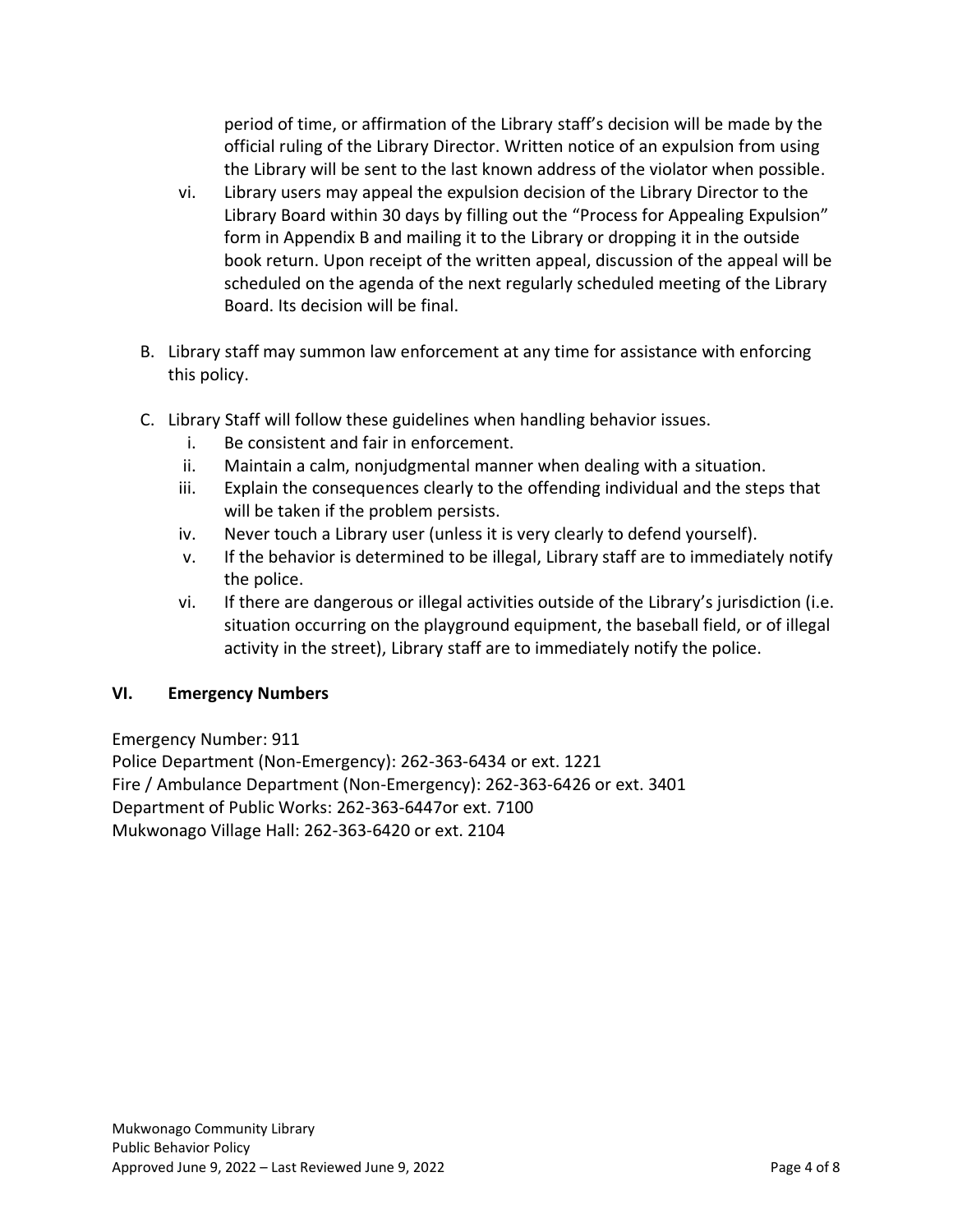#### **Appendix A**

# **Mukwonago Community Library User Expulsion Staff Report**

This form documents an expulsion of a Library user. The Library Staff member who expelled the user must immediately complete this form and submit it to the Library Director.

Describe the reason for expulsion. Detail what happened, where it happened, how it happened, and the factors leading to the event. Be as specific as possible and list only the facts.

| Days banned (circle one): 1 2 3 4 5 6                        |  |  |  |  | 7 |             |
|--------------------------------------------------------------|--|--|--|--|---|-------------|
|                                                              |  |  |  |  |   |             |
|                                                              |  |  |  |  |   |             |
|                                                              |  |  |  |  |   |             |
|                                                              |  |  |  |  |   |             |
| Mukwonago Community Library<br><b>Public Behavior Policy</b> |  |  |  |  |   |             |
| Approved June 9, 2022 - Last Reviewed June 9, 2022           |  |  |  |  |   | Page 5 of 8 |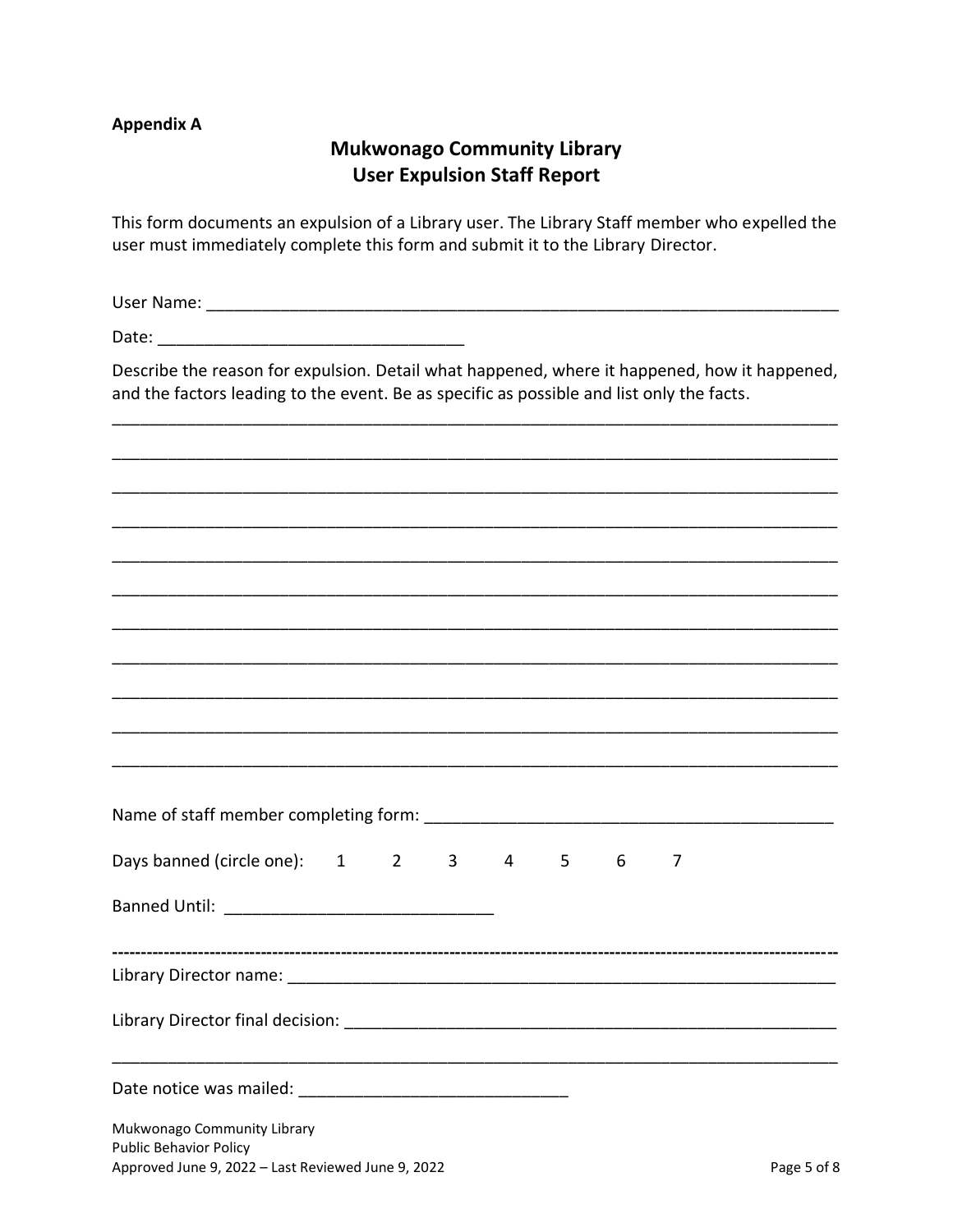#### **Appendix B**

# **Mukwonago Community Library Process for Appealing Expulsion**

Because of your behavior, you have just been banned from the Mukwonago Community Library for an extended amount of time. If you wish to appeal this action, please fill out the form below. You must mail it to the Library or drop it in the outside book return within 30 days of the expulsion. The Mukwonago Community Library Board of Trustees will convene within a reasonable amount of time to consider your request. You may be asked to appear before the Mukwonago Community Library Board of Trustees.

\_\_\_\_\_\_\_\_\_\_\_\_\_\_\_\_\_\_\_\_\_\_\_\_\_\_\_\_\_\_\_\_\_\_\_\_\_\_\_\_\_\_\_\_\_\_\_\_\_\_\_\_\_\_\_\_\_\_\_\_\_\_\_\_\_\_\_\_\_\_\_\_\_\_\_\_\_\_

\_\_\_\_\_\_\_\_\_\_\_\_\_\_\_\_\_\_\_\_\_\_\_\_\_\_\_\_\_\_\_\_\_\_\_\_\_\_\_\_\_\_\_\_\_\_\_\_\_\_\_\_\_\_\_\_\_\_\_\_\_\_\_\_\_\_\_\_\_\_\_\_\_\_\_\_\_\_

\_\_\_\_\_\_\_\_\_\_\_\_\_\_\_\_\_\_\_\_\_\_\_\_\_\_\_\_\_\_\_\_\_\_\_\_\_\_\_\_\_\_\_\_\_\_\_\_\_\_\_\_\_\_\_\_\_\_\_\_\_\_\_\_\_\_\_\_\_\_\_\_\_\_\_\_\_\_

\_\_\_\_\_\_\_\_\_\_\_\_\_\_\_\_\_\_\_\_\_\_\_\_\_\_\_\_\_\_\_\_\_\_\_\_\_\_\_\_\_\_\_\_\_\_\_\_\_\_\_\_\_\_\_\_\_\_\_\_\_\_\_\_\_\_\_\_\_\_\_\_\_\_\_\_\_\_

\_\_\_\_\_\_\_\_\_\_\_\_\_\_\_\_\_\_\_\_\_\_\_\_\_\_\_\_\_\_\_\_\_\_\_\_\_\_\_\_\_\_\_\_\_\_\_\_\_\_\_\_\_\_\_\_\_\_\_\_\_\_\_\_\_\_\_\_\_\_\_\_\_\_\_\_\_\_

\_\_\_\_\_\_\_\_\_\_\_\_\_\_\_\_\_\_\_\_\_\_\_\_\_\_\_\_\_\_\_\_\_\_\_\_\_\_\_\_\_\_\_\_\_\_\_\_\_\_\_\_\_\_\_\_\_\_\_\_\_\_\_\_\_\_\_\_\_\_\_\_\_\_\_\_\_\_

\_\_\_\_\_\_\_\_\_\_\_\_\_\_\_\_\_\_\_\_\_\_\_\_\_\_\_\_\_\_\_\_\_\_\_\_\_\_\_\_\_\_\_\_\_\_\_\_\_\_\_\_\_\_\_\_\_\_\_\_\_\_\_\_\_\_\_\_\_\_\_\_\_\_\_\_\_\_

\_\_\_\_\_\_\_\_\_\_\_\_\_\_\_\_\_\_\_\_\_\_\_\_\_\_\_\_\_\_\_\_\_\_\_\_\_\_\_\_\_\_\_\_\_\_\_\_\_\_\_\_\_\_\_\_\_\_\_\_\_\_\_\_\_\_\_\_\_\_\_\_\_\_\_\_\_\_

\_\_\_\_\_\_\_\_\_\_\_\_\_\_\_\_\_\_\_\_\_\_\_\_\_\_\_\_\_\_\_\_\_\_\_\_\_\_\_\_\_\_\_\_\_\_\_\_\_\_\_\_\_\_\_\_\_\_\_\_\_\_\_\_\_\_\_\_\_\_\_\_\_\_\_\_\_\_

\_\_\_\_\_\_\_\_\_\_\_\_\_\_\_\_\_\_\_\_\_\_\_\_\_\_\_\_\_\_\_\_\_\_\_\_\_\_\_\_\_\_\_\_\_\_\_\_\_\_\_\_\_\_\_\_\_\_\_\_\_\_\_\_\_\_\_\_\_\_\_\_\_\_\_\_\_\_

\_\_\_\_\_\_\_\_\_\_\_\_\_\_\_\_\_\_\_\_\_\_\_\_\_\_\_\_\_\_\_\_\_\_\_\_\_\_\_\_\_\_\_\_\_\_\_\_\_\_\_\_\_\_\_\_\_\_\_\_\_\_\_\_\_\_\_\_\_\_\_\_\_\_\_\_\_\_

\_\_\_\_\_\_\_\_\_\_\_\_\_\_\_\_\_\_\_\_\_\_\_\_\_\_\_\_\_\_\_\_\_\_\_\_\_\_\_\_\_\_\_\_\_\_\_\_\_\_\_\_\_\_\_\_\_\_\_\_\_\_\_\_\_\_\_\_\_\_\_\_\_\_\_\_\_\_

\_\_\_\_\_\_\_\_\_\_\_\_\_\_\_\_\_\_\_\_\_\_\_\_\_\_\_\_\_\_\_\_\_\_\_\_\_\_\_\_\_\_\_\_\_\_\_\_\_\_\_\_\_\_\_\_\_\_\_\_\_\_\_\_\_\_\_\_\_\_\_\_\_\_\_\_\_\_

Mailing Address: Attn: Library Director Mukwonago Community Library 511 Division St. Mukwonago, WI 53149

User Name: \_\_\_\_\_\_\_\_\_\_\_\_\_\_\_\_\_\_\_\_\_\_\_\_\_\_\_\_\_\_\_\_\_\_\_\_\_\_\_\_\_\_\_\_\_\_\_\_\_\_\_\_\_\_\_\_\_\_\_\_\_\_\_\_\_\_\_\_

Date: \_\_\_\_\_\_\_\_\_\_\_\_\_\_\_\_\_\_\_\_\_\_\_\_\_\_\_\_\_\_\_\_\_

Reason expulsion should be voided:

Signature \_\_\_\_\_\_\_\_\_\_\_\_\_\_\_\_\_\_\_\_\_\_\_\_\_\_\_\_\_\_\_\_\_\_\_\_\_\_\_\_\_\_\_\_\_\_\_\_\_\_\_\_\_\_\_\_\_\_\_\_\_\_\_\_\_\_\_\_\_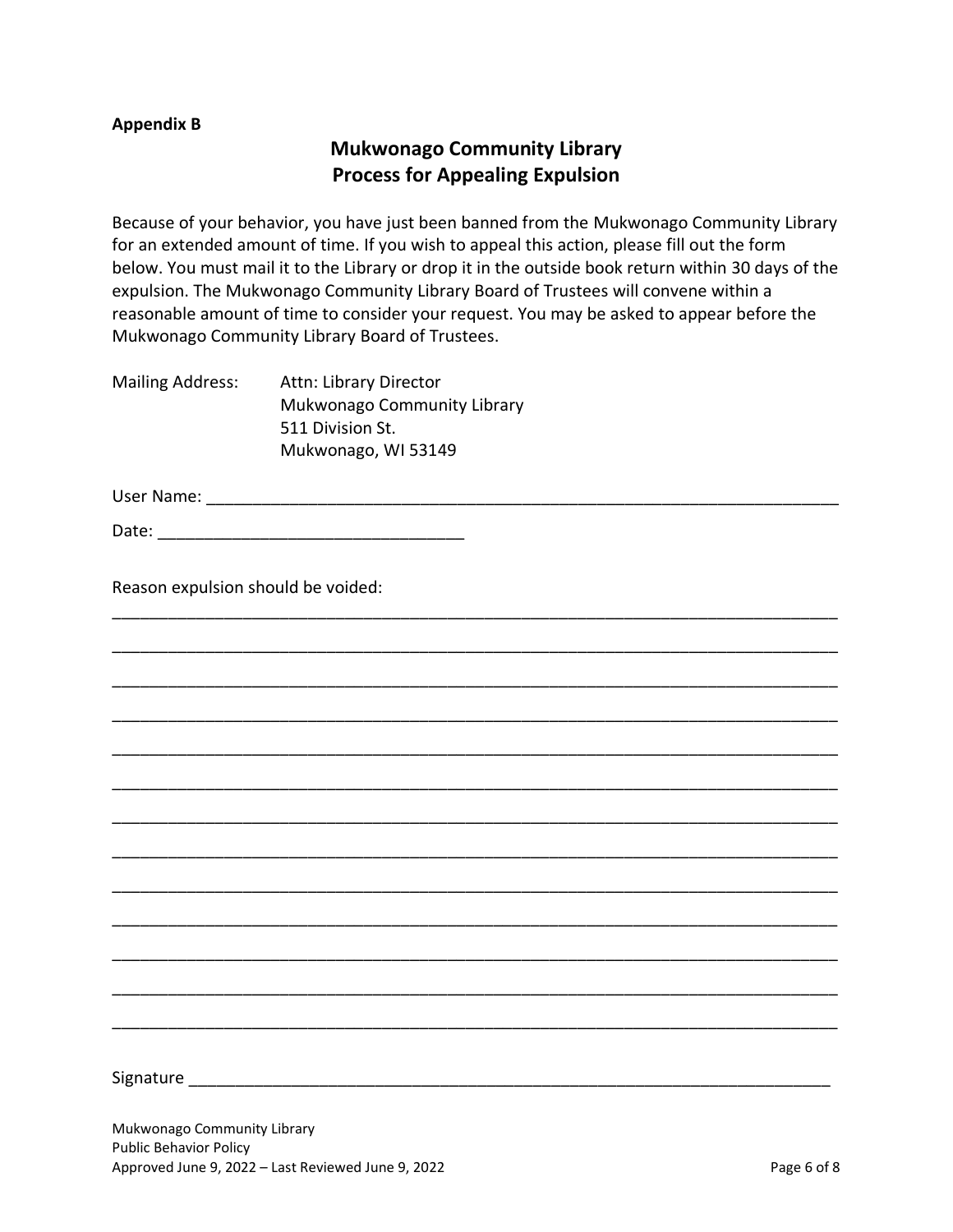# **Appendix C**

# **Mukwonago Community Library Accident / Incident Report**

| Date of Accident / Incident: ___________________________________Time it Occurred: _________ am/pm                                                         |  |
|-----------------------------------------------------------------------------------------------------------------------------------------------------------|--|
|                                                                                                                                                           |  |
|                                                                                                                                                           |  |
|                                                                                                                                                           |  |
|                                                                                                                                                           |  |
|                                                                                                                                                           |  |
| What Action was taken?                                                                                                                                    |  |
|                                                                                                                                                           |  |
| Names / Addresses / Phone Numbers of Person / Persons involved in the incident:                                                                           |  |
| Names / Addresses / Phone Numbers of Person / Persons witnessing the incident:                                                                            |  |
|                                                                                                                                                           |  |
| ------ LIBRARY DIRECTOR OR SUPERVISOR IN CHARGE TO COMPLETE SECTION BELOW ------                                                                          |  |
| What, in your opinion, caused the accident / incident? What, in your opinion, can be done to<br>prevent a reoccurrence of this accident / incident again? |  |
|                                                                                                                                                           |  |
|                                                                                                                                                           |  |
| Mukwonago Community Library<br><b>Public Behavior Policy</b>                                                                                              |  |
|                                                                                                                                                           |  |